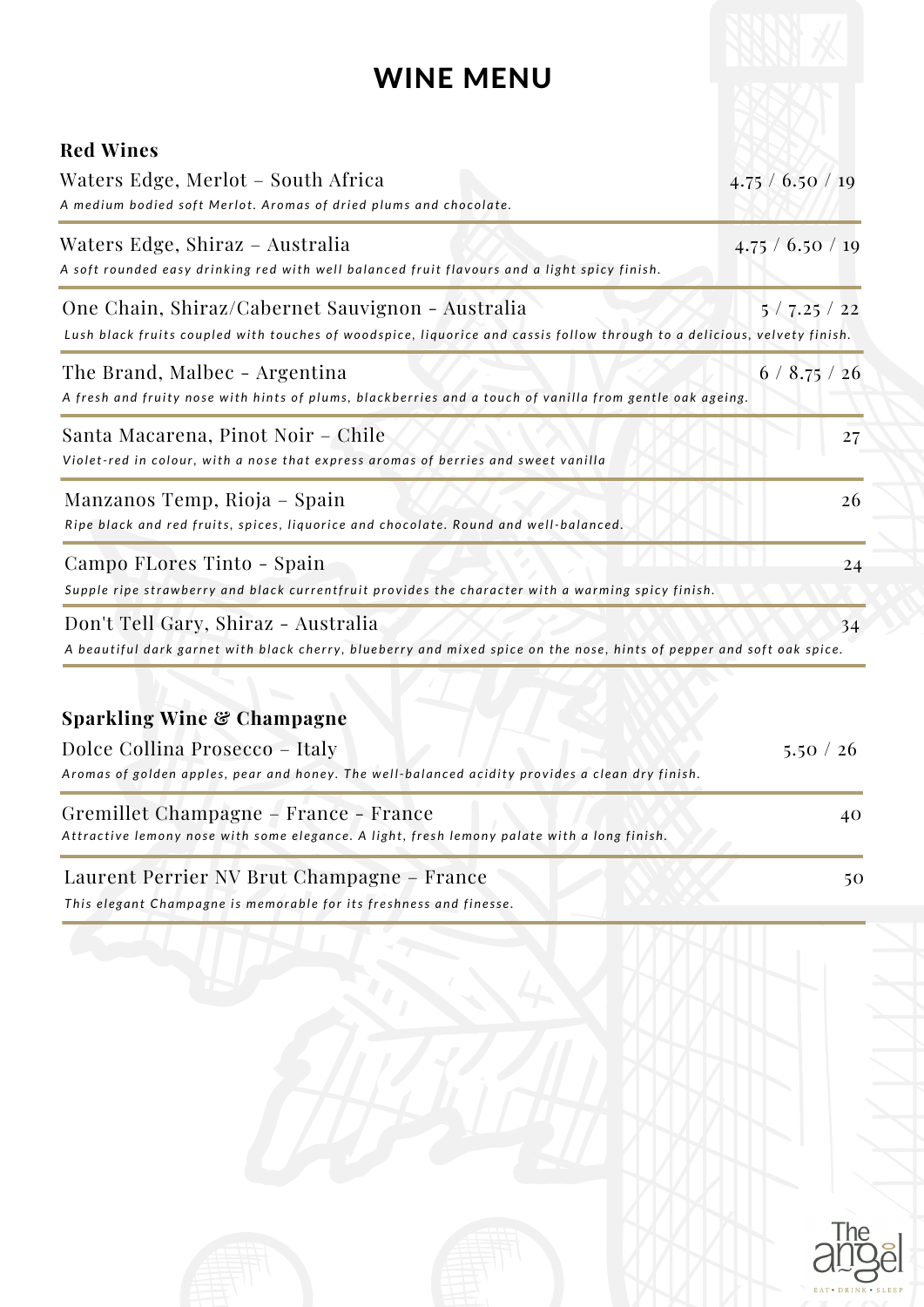## WINE MENU

|  | <b>White Wines</b> |
|--|--------------------|
|--|--------------------|

| Waters Edge, Sauvignon Blanc - Chile<br>A light, fresh and crisp dry white with hints of citrus and gooseberry.                          | 4.75 / 6.50 / 19 |
|------------------------------------------------------------------------------------------------------------------------------------------|------------------|
| Belle Modella, Pinot Grigio – Italy<br>Crisp and refreshing with citrus and green apple                                                  | 4.75 / 6.75 / 20 |
| Telegraph Road, Chardonnay – Australia<br>A medium bodied wine showing lemon and lime flavours along with tropical fruits.               | 5/7.25/21        |
| The Ned, Sauvignon Blanc - New Zealand<br>Vibrant stone fruit flavours with accentuated grapefruit aromatics                             | 6.5 / 9 / 27     |
| Cape Heights, Chenin Blanc - South Africa<br>Classic baked apple and zippy citrus aromas with soft, delicate apple fruit on the palate.  | 21               |
| Charles $\mathcal C$ Charles Riesling – US<br>Full flavoured, with aromas driven by honeysuckle, linden, spice, apricot and white peach. | 32               |
| Chablis, La Motte - France<br>A classic Chablis from wines grown on the famous Kimmeridgian clay                                         | 38               |
| Campo Flores, Blanco - Spain<br>Vibrant fresh but intense pear, peach flavours with citrus fruit and a hint of grapefruit.               | 24               |
| Rosé<br>Founders Stone, White Zinfandel - California<br>Delicate and refreshing with delicious soft fruit flavours.                      | 4.75 / 6.50 / 19 |
| Bella Modella, Pinot Grigio Rose - Italy<br>A fresh and fruity, slightly off-dry rose with aromas of red berries.                        | 5.50 / 7.75 / 23 |
| La Vie En Rose - France<br>A very fresh nose deliciously scented with raspberry aromas, with notes of cherry and grenadine               | 26               |